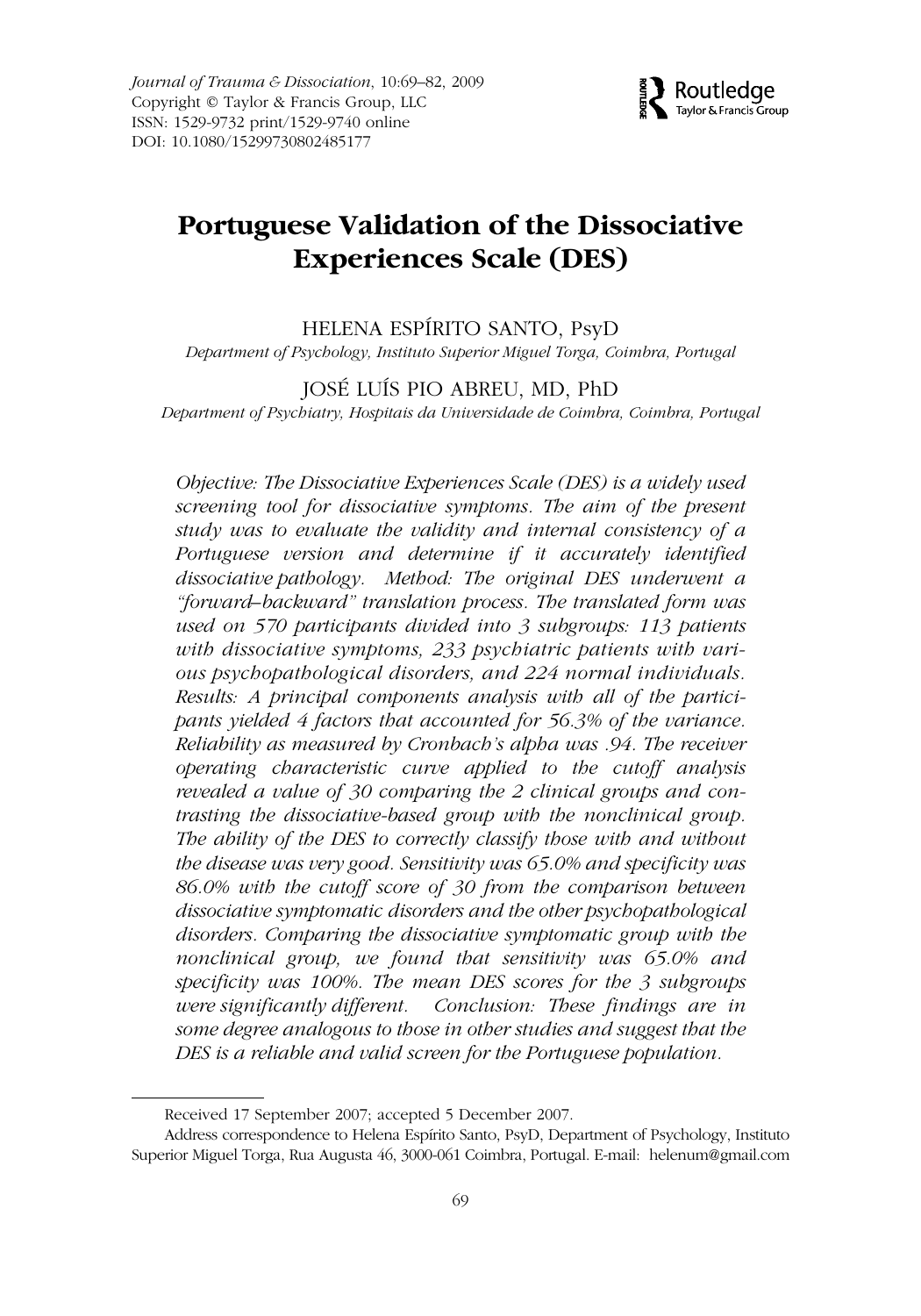*KEYWORDS Dissociative Experiences Scale, dissociative disorder, validation study, receiver operating characteristic curve, accuracy*

## INTRODUCTION

Dissociation is considered a defensive process in which thoughts, emotions, or sensations fail to be included in the flow of consciousness and memory (E. M. Bernstein & Putnam, 1986). The clinical attention and investigation dedicated to dissociation is extensive and still growing. Many studies have suggested that dissociation is a significant phenomenon of different pathological disorders, such as posttraumatic stress disorder (PTSD; e.g., Van der Hart, Nijenhuis, & Steele, 2005), obsessive–compulsive disorder (e.g., Rufer, Fricke, Held, Cremer, & Hand, 2006), eating disorders (e.g., Lightstone, 2004), pseudoseizure (e.g., Prueter, Schultz-Venrath, & Rimpau, 2002), substance abuse (e.g., Seedat, Stein, & Forde, 2003), anxiety and mood disorders, and borderline personality disorder (e.g., Sar et al., 2007).

The Dissociative Experiences Scale (DES) is tool used extensively to screen for dissociative symptoms; it differentiates between dissociative disorder patients and other psychiatric patients, and normal individuals (E. M. Bernstein & Putnam, 1986; Carlson et al., 1993; Sanders & Green, 1994). The DES has been studied in several countries and translated into more than 20 languages (Sidran Institute, 2007). The mean scores of the DES are comparable between different countries, indicating the stability of the construct across cultures. The major studies, performed on representative samples of the general population, have estimated mean scores that ranged from  $2.3 \pm 4.2$  to  $10.8 \pm 20.2$  (Akyüz, Doğan, Sar, Yargic, & Tutkun, 1999; Ensink & Van Otterloo, 1989; Maaranen et al., 2005; Modestin & Erni, 2004; Ross, Joshi, & Currie, 1990; Ross, Norton, & Anderson, 1988; C. Spitzer et al., 2006). In dissociative samples, the mean DES scores are higher, ranging from 36.4 ± 11.7 to 47.6 ± 16.3 (Draijer & Boon, 1993; Ensink & Van Otterloo, 1989; Sar et al., 2007). The mean DES scores of clinical samples with other kinds of psychopathology vary from  $12.0 \pm 11.4$  to  $20.0 \pm 18.1$  (Draijer & Boon, 1993; Friedl & Draijer, 2000; Modestin, Ebner, Junghan, & Erni, 1996; Sar et al., 2007). The DES is a measure with well-established reliability and validity in assessing dissociative disorders. Van IJzendoorn and Schuengel's (1996) revision obtained a mean alpha reliability of .93 from 16 studies. Different investigations have proposed diverse cutoff scores of the DES for uncovering dissociative disorders in clinical samples. Some have suggested a cutoff of 15 (Steinberg, Rounsaville, & Cicchetti, 1991), some 20 (e.g., Modestin & Erni, 2004; Seedat et al., 2003), some 25 (e.g., Friedl & Draijer, 2000; Sar et al., 2007), and yet others have suggested 30 (Carlson et al., 1993; Fleisher et al., 2002). Different studies have obtained solutions with several factors, ranging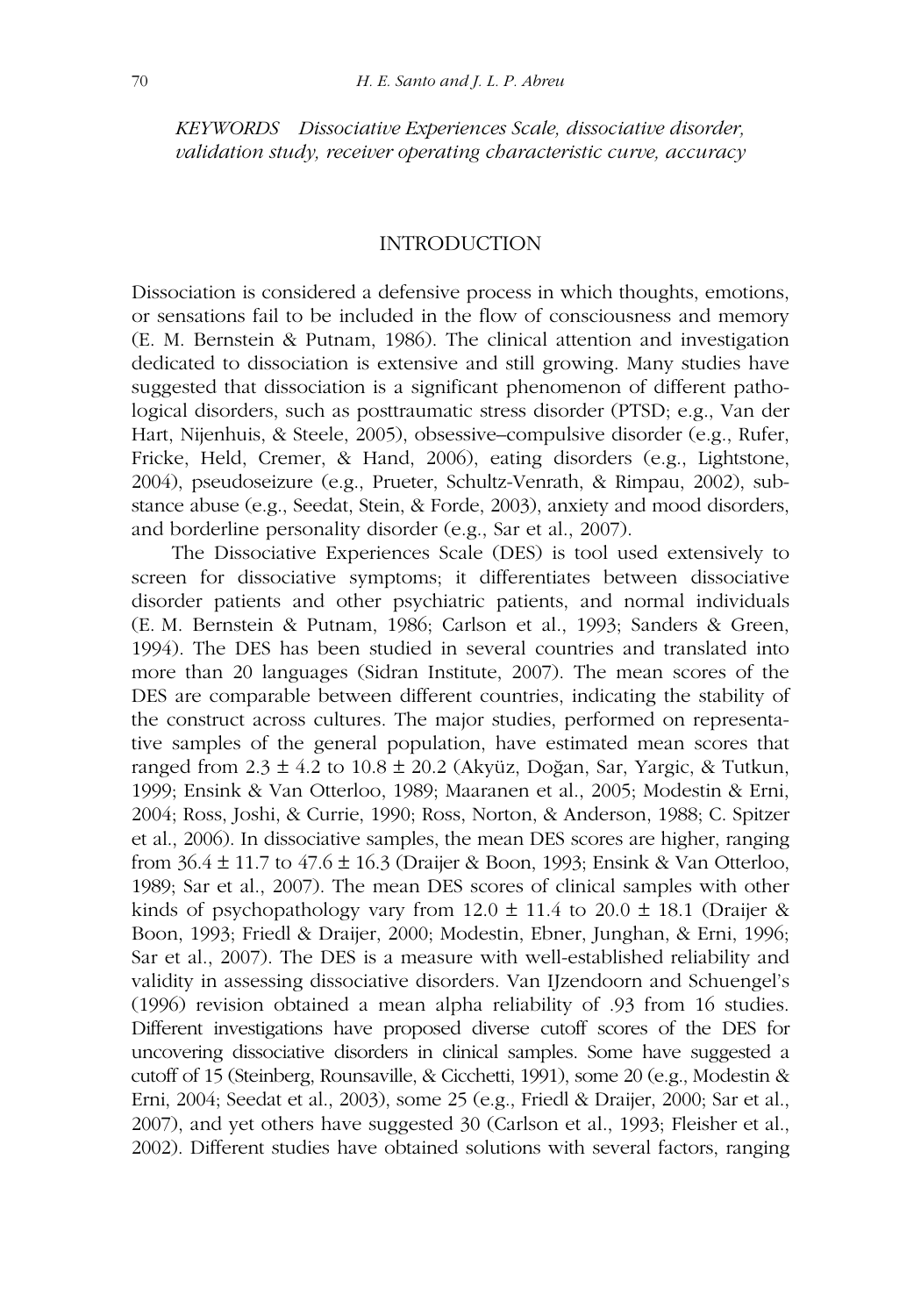from one up to seven (Amdur & Liberzon, 1996; I. H. Bernstein, Ellason, Ross, & Vanderlinden, 2001; Dunn, Ryan, & Paolo, 1994; Lipsanen, Saarijärvi, & Lauerma, 2003; Ray, June, Turaj, & Lundy, 1992; Ross, Ellason, & Anderson, 1995; Ross et al., 1990; Sanders & Green, 1994). Using solely the eigenvalues >1 as a criterion for structural extraction could be the reason for these differences (Lipsanen et al., 2003); another explanation is the different samples used (clinical and nonclinical).

Although there are a great number of patients with dissociation states in Portuguese psychiatric facilities, the study and use of objective screening procedures is not yet common practice. Thus, the aims of this article are the validation of the scale in Portuguese clinical and nonclinical samples, the verification of its clinical usefulness, and the quantification of dissociative phenomena among different psychopathological disorders.

#### **METHOD**

#### Participants

We selected a total of 570 participants from various sources. Participants were recruited from two psychiatric clinics, three psychotherapeutic centers, six college classes, and the general population (students' and colleagues' family and friends). All individuals volunteered to participate, and we gave them feedback from their questionnaires upon request (from an additional personality questionnaire not in this study). Clinicians treating people meeting criteria for the given disorders and judged to be able to comply enrolled consecutive patients from the clinical facilities. Diagnostic validity was ensured by the expertise and years of training of the clinicians (mean practice of 19.7 years), by a longitudinal evaluation using all data available (LEAD methodology; R. L. Spitzer, 1983), and throughout the Dissociative Disorders Interview Schedule (DDIS). Four evaluators carried out the DDIS, including the senior author (J.L.P.A.), the first author (H.E.S), and two clinicians guided in the use of the instrument by the senior author. All of the participants recruited from the general population completed the Brief Symptom Inventory (BSI) to identify the nonclinical participants; the first author carried out an unstructured clinical interview for those with high symptom rates. Afterward, and when justified, the first investigator implemented the DDIS with those participants suspected of having a dissociative disorder. In the end, we divided participants into three subgroups: a group of patients with dissociative symptoms, a comparison group of patients with other symptoms, and a group of people with no significant symptoms.

Clinical group. In all, 113 patients (43 of them inpatients) who had dissociative symptoms were included in the study. Of these patients, 37 had a dissociative disorder (11 patients with depersonalization, 11 with amnesia, 7 with fugue, and 8 with dissociative disorder not otherwise specified),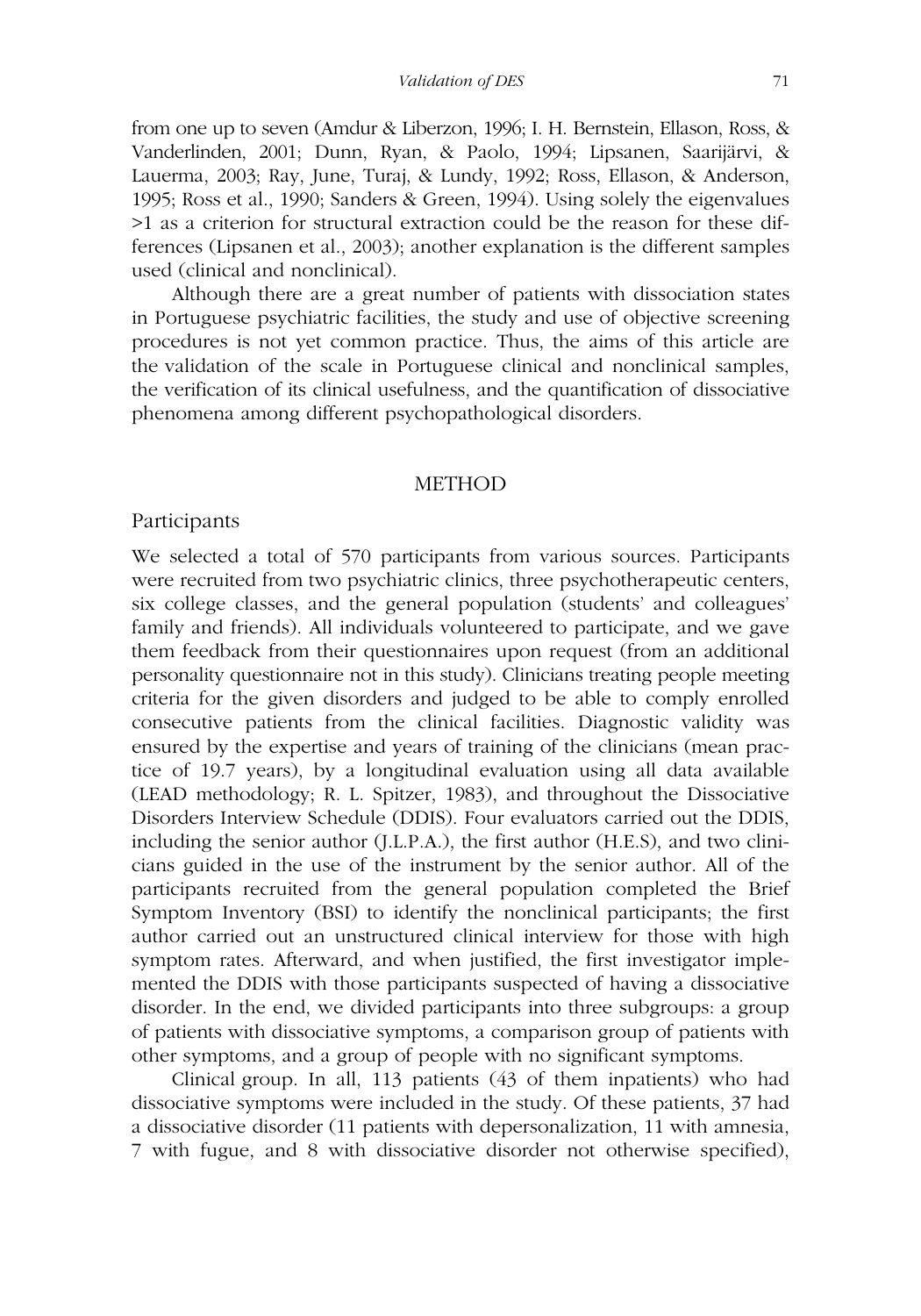50 suffered from PTSD, and 26 were diagnosed with conversion disorder. A total of 33 (29%) were male and 80 (71%) female. The mean age was  $30.8 \pm 12.3$  years. Fifteen patients were recruited from the general population, but we diagnosed them as having a dissociative disorder based on the clinical interview and the DDIS. We included PTSD in this group, because dissociation is a characteristic psychological process according to several investigations (Amdur & Liberzon, 1996; Bremner & Brett, 1997; Carlson & Putnam, 1993; Van der Hart et al., 2005). We also included conversion disorder in this group, because some studies support the classification of conversion disorders with dissociative disorders (Krüger & Van Staden, 2003; Nemiah, 1993; Sar, Akyüz, Kundakçι, Kιzιltan, & Dogan, 2004; C. Spitzer, Spelsberg, Grabe, Mundt, & Freyberger, 1999), and there is no doubt that conversion disorder has an important dissociative component (Guz et al., 2004; Tezcan et al., 2003).

Comparison group. This group comprised 233 patients (42 inpatients): 59 with somatization disorder, 18 with panic disorder, 34 with major depression disorder, 34 with obsessive–compulsive disorder, 60 with social phobia, and 28 with anxiety disorder not otherwise specified. The mean age was  $32.7 \pm 12.8$ years, with 79 men (34%) and 154 women (66%). None of these patients met criteria for any dissociative, PTSD, or conversion disorder, and they were matched for gender and age.

Nonclinical group. In all, 224 individuals were selected for comparison: 90 of them were male (40%) and 134 female (60%), with a mean age 33.0  $\pm$ 12.2 years.

The demographic characteristics of the participants of each group are shown in Table 1. There were no significant differences between the three groups on age,  $F(2) = 1.16$ ,  $p > 0.05$ , and Bonferroni post hoc multiple comparisons nonsignificant  $F(2) = 1.16$ ,  $p > .05$  ( $df = 2$ ); gender,  $\chi^2(8) = 7.65$ ,

|                                                                                      |            |              | Age<br>(Years) |                   | Gender $(M/F)$                 | Marital Status<br>(Married/Single) |                                    | School<br>(Years) |            |
|--------------------------------------------------------------------------------------|------------|--------------|----------------|-------------------|--------------------------------|------------------------------------|------------------------------------|-------------------|------------|
| Group                                                                                | N          | M            | SD             | $\boldsymbol{n}$  | $\%$                           | $\boldsymbol{n}$                   | $\frac{0}{0}$                      | М                 | SD         |
| Clinical                                                                             | 113        | 30.9         | 12.3           | 33/80             | 29.0/71.0                      | 42/71                              | 37.2/62.8                          | 10.8              | 3.7        |
| Dissociative Disorders                                                               | 37         | 34.1         | 12.0           | 11/26             | 5.4/8.6                        | 18/19                              | 8.6/6.4                            | 9.3               | 4.3        |
| Posttraumatic Stress<br>Disorder                                                     | 50.        |              | 30.4 13.6      | 16/34             | 7.9/11.3                       | 13/37                              | 6.2/12.5                           | 11.9              | 2.5        |
| Conversion Disorder                                                                  |            | 26 27.4      | 8.8            | 6/20              | 3.0/6.6                        | 8/18                               | 3.8/6.1                            | 10.9              | 4.1        |
| Comparison<br>Somatization Disorder<br>Anxiety and<br>Depression<br><b>Disorders</b> | 233<br>59  | 32.7<br>35.8 | 12.8<br>13.4   | 79/154<br>19/40   | 34.0/66.0<br>9.4/13.2          | 91/142<br>28/31                    | 39.1/60.9 11.5<br>$13.4/10.5$ 10.8 |                   | 3.9<br>4.0 |
|                                                                                      | 174        |              | 31.6 12.5      | 60/114            | 29.6/37.7                      | 57/117                             | 27.3/39.5 11.7 3.9                 |                   |            |
| Nonclinical<br>Total                                                                 | 224<br>570 | 33.0<br>32.5 | 12.2<br>12.5   | 90/134<br>202/368 | 40.0/60.0<br>40.2/59.8 235/335 | 102/122                            | 45.5/54.5 12.9<br>41.4/58.6        | 11.7              | 3.8<br>4.0 |

**TABLE 1** Group and Subsample Demographic Characteristics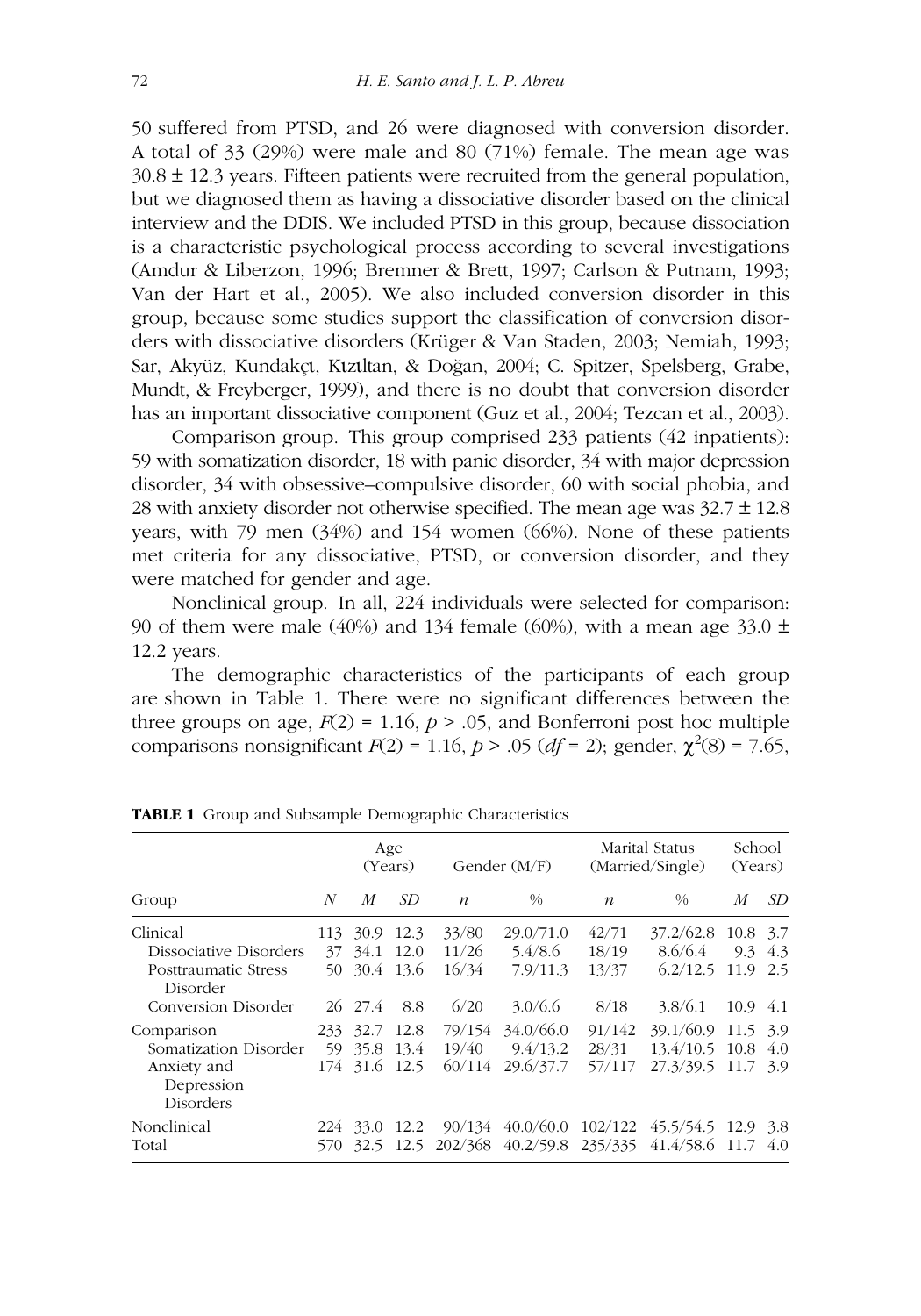$p > .05$  ( $n = 570$ ); or marital status,  $\chi^2(2) = 2.94$ ,  $p > .05$  ( $n = 570$ ). The groups differed significantly in number of school years,  $F(2) = 14.49$ ,  $p < .001$  ( $df = 2$ ), with the nonclinical group having more education.

#### **Instruments**

The DES is a self-administered 28-item questionnaire based on *Diagnostic and Statistical Manual of Mental Disorders* dissociation characterization; it has good reliability and validity, and a strong ability to identify dissociative disorders in a patient population (E. M. Bernstein & Putnam, 1986; Carlson et al., 1993; Sanders & Green, 1994). We used the second version of the DES, which has a format of numbers from 0 to 100.

The BSI is a 53-item self-report inventory used to measure current psychological symptoms and distress (Derogatis & Melisaratos, 1983). The BSI measures nine symptom dimensions and has two general measures of distress: the Global Severity Index and the Positive Symptom Total. The reliability and validity of the Portuguese version of the BSI is similar to that of the original version (Cronbach's alpha for the subscales range from .62 to .80; Canavarro, 1988).

The Portuguese version of the DDIS (Ross et al., 1989) diagnoses all dissociative, somatization, major depression, substance abuse, borderline personality, *and* conversion disorders meeting *Diagnostic and Statistical Manual of Mental Disorders* (4th ed.) norms. The Portuguese version of the DDIS had good sensitivity (84%) and specificity of 100% (Espirito Santo, Madeira, & Pio Abreu, 2007).

#### Procedures

The translation of the original DES followed a "forward–backward" process (Brislin, Lonner, & Thorndike, 1973; Carlson & Putnam, 1993). We did two independent translations of the DES into Portuguese, and, after discussing both of them, we developed a consensual version. We gave the preliminary translation to seven patients to report any problems in comprehending the items. Revisions were made to some sentences. Afterward we submitted the translated copy to a bilingual speaker and to a native Portuguese speaker proficient in English, who blindly back-translated into English. Finally, we compared the original and backtranslated versions, and we modified the wording of an item. All participants gave informed consent (according to the Code of Ethics of the World Medical Association Declaration of Helsinki) and were engaged from 2003 to 2006.

We performed the data analysis with the Statistical Package for the Social Sciences (Mac Os Version 11.0.3). We calculated the means and standard deviations of the DES for patients with dissociative symptoms and for the other two groups. We compared mean scores among the three groups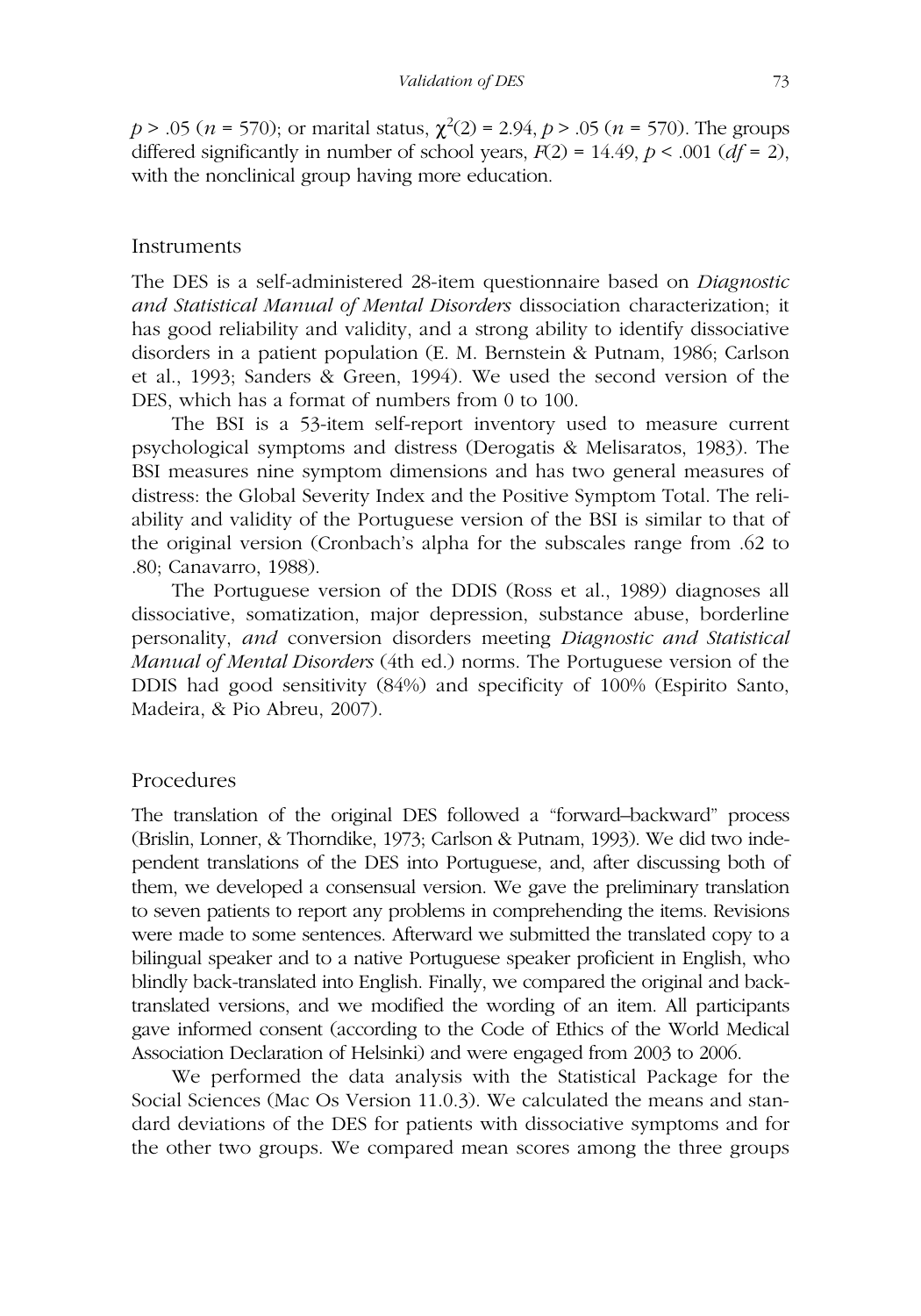by using analysis of variance with Games-Howell post hoc procedure (because of the different-size groups and variances).

We carried out a receiver operating characteristic (ROC) analysis according to the methodology described by Carlson et al. (1993). The ROC analysis has many advantages (Zweig & Campbell, 1993): It plots sensitivity against 1-specificity for the complete range of decision cutoffs; it makes no parametric assumptions; computation is simple and provides the best assertions of sensitivity, specificity, and area under the curve (AUC); and it is independent of the prevalence of disease. The AUC is an index of the discriminating ability of an assessment tool, and the larger the area, ranging from 0.50 (no discrimination) to 1.0 (perfect discrimination), the better the test. Following the ROC analysis we calculated the best cutoff, which was the one that had good sensitivity and a low false positive rate. After that we determined sensitivity, specificity, positive predictive power (PPP), and negative predictive power (NPP).

We identified the principal factors of the DES by using a principal components analysis (with the Varimax rotation method) with all of the participants. We used the following criteria for determining the number of factors: (a) coherence—we assigned items to factors if they were linked theoretically with other items in the factor (Smith & McCarthy, 1995); (b) the Kaiser criterion—we dropped all components with eigenvalues less than 1.0; (c) the Scree plot—we eliminated factors after the point where the eigenvalues drop ceased (Zwick & Velicer, 1986); and (d) we judged items to load onto a factor if they scored 0.45 or greater (Ross et al., 1995). After that, we conducted an analysis of variance of the DES subscales for determination of differences between groups. Finally, we examined reliability, computing the split-half coefficient and Cronbach's alpha.

# **RESULTS**

# **Descriptives**

The general DES mean score was  $18.81 \pm 13.82$ , representing a moderate level of dissociation. The other DES scores are presented in Table 2.

## ROC Analysis and Diagnostic Tests

The ROC analysis for the comparison of dissociative symptomatic patients and comparison participants showed a total AUC of 0.92, which means that the DES has a good ability to correctly classify those with a dissociative symptomatic disease and those with a non-dissociative disorder. The ROC analysis comparing clinical with nonclinical participants revealed a total AUC of 0.97, indicating that the DES discriminates very well between those with and without a dissociative symptomatic disorder. Comparing the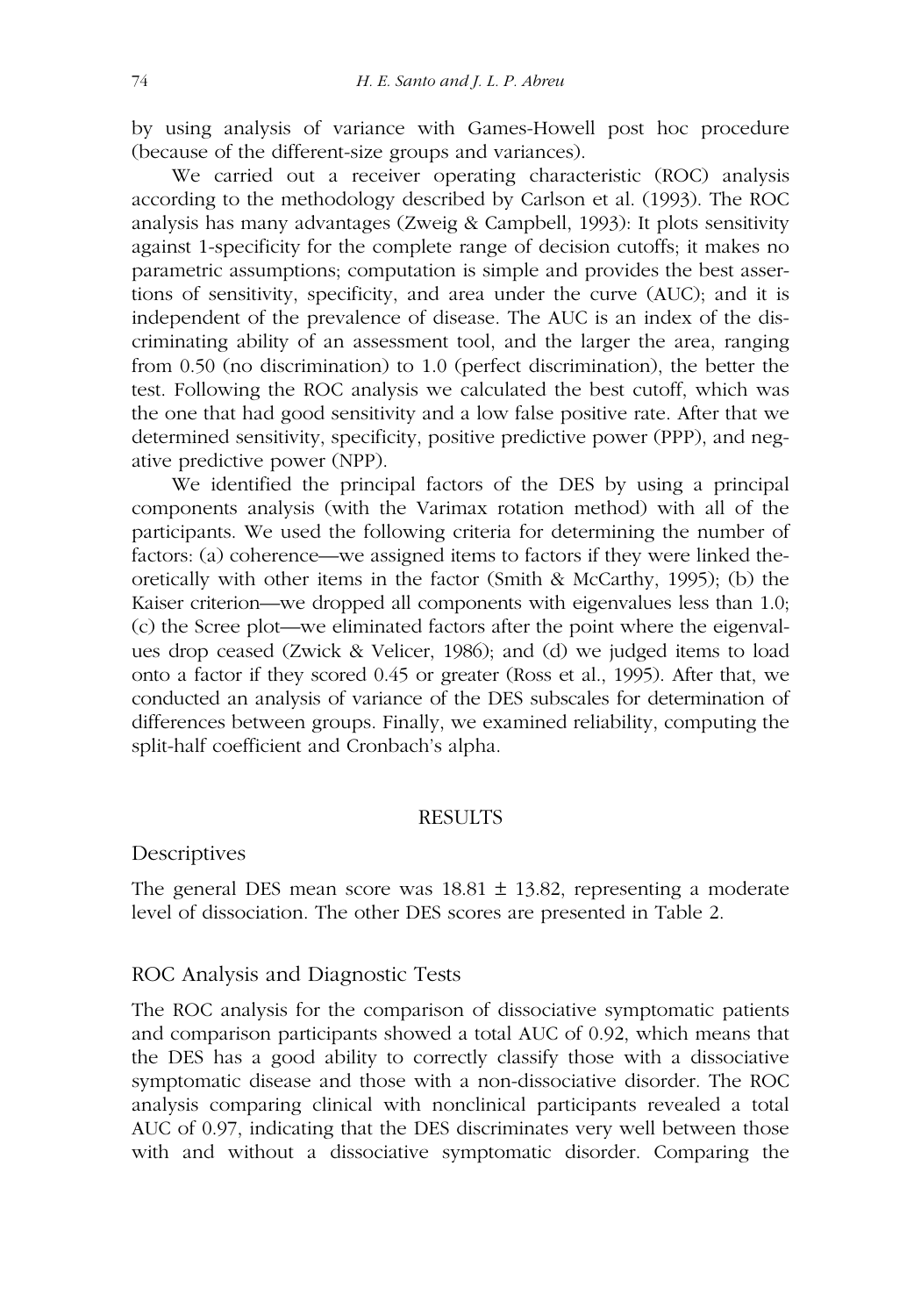|                                                                                                                             | Clinical ( $n = 113$ )                                                           |                                  | Comparison ( $n = 224$ )                                                       |                                  | Nonclinical ( $n = 233$ )                                                   |                                  |                                      |  |
|-----------------------------------------------------------------------------------------------------------------------------|----------------------------------------------------------------------------------|----------------------------------|--------------------------------------------------------------------------------|----------------------------------|-----------------------------------------------------------------------------|----------------------------------|--------------------------------------|--|
| Variable                                                                                                                    | $M \pm SD$                                                                       | Range                            | $M \pm SD$                                                                     | Range                            | $M \pm SD$                                                                  | Range                            | F <sup>a</sup>                       |  |
| <b>Total DES</b>                                                                                                            | $37.68 \pm 13.48$                                                                | 61.48                            | $18.63 \pm 10.19$                                                              | 51.85                            | $10.02 \pm 6.50$                                                            | 33.00                            | $303.12^{b}$                         |  |
| Factors<br>1. Depersonalization-Derealization<br>2. Absorption<br>3. Moderate Memory Disturbances<br>4. Memory Disturbances | $33.10 \pm 20.25$<br>$46.65 \pm 17.15$<br>$45.66 \pm 15.95$<br>$23.26 \pm 16.51$ | 72.85<br>74.29<br>86.66<br>80.00 | $10.38 \pm 10.88$<br>$27.08 \pm 14.10$<br>$25.92 \pm 15.33$<br>$9.91 \pm 9.55$ | 68.57<br>67.14<br>81.67<br>45.00 | $3.58 \pm 5.34$<br>$17.09 \pm 12.70$<br>$13.99 \pm 9.31$<br>$4.61 \pm 5.72$ | 38.57<br>72.86<br>48.33<br>55.00 | 237.16<br>165.17<br>209.38<br>125.99 |  |

**TABLE 2** Differences in Mean Scores of the Three Groups in Total and for Each Factor of the Dissociative Experiences Scale (DES)

 $^{a}df = 2, p < .0001.$ 

 $\mathcal{L}$ 

bGames-Howell post hoc showed significant differences between the clinical and the comparison groups, between the clinical and the nonclinical groups, and between the comparison and nonclinical groups ( $p < .001$ ).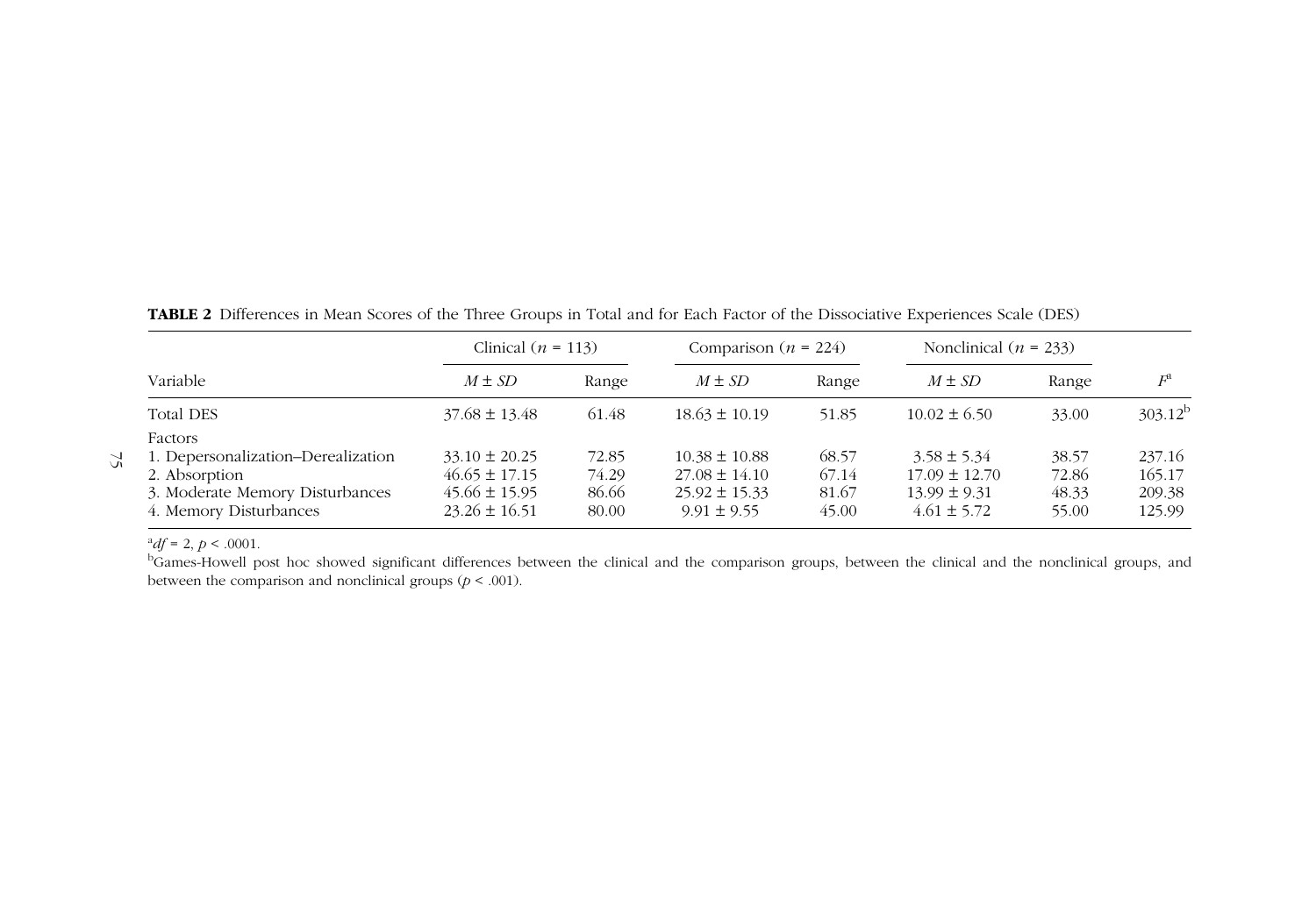clinical with comparison participants, we found the best sensitivity–specificity relation at a cutoff of 30. The sensitivity index for a cutoff score of 30 was 0.65, denoting that there is a 65% chance that a person diagnosed with a dissociative symptomatic disorder will score high on the DES. The specificity index was 0.86, implying that there is an 86% chance that a person not having a dissociative disorder will score low. The PPP was 0.70 and refers to the probability that an individual with a score that exceeds the cutoff has a dissociative disorder (true positive), whereas the NPP, which was 0.84, points to the probability that an individual with a score below the cutoff does not have a dissociative disorder. With a cutoff of 25 we would have had a better sensitivity–specificity relation, but the PPP would have been much lower (0.53). From the comparison between clinical and nonclinical participants, we established the best sensitivity–specificity relation at a cutoff of 30. The sensitivity index for a cutoff score of 30 was 0.65, specificity was 1.00, PPP was 0.99, and NPP was 0.85. Again, the better sensitivity– specificity relation would have been at a cutoff of 25, but we preferred to lose sensitivity and gain PPP.

The analysis of the frequencies showed that most of the clinical group (66.4%, *n* = 75) exceeded the 30 cutoff score, whereas only a small minority of the non-dissociative groups did so (comparison:  $14.6\%$ ,  $n = 34$ ; nonclinical: 0.9%;  $n = 2$ ).

## Validity Analysis: Factorial Structure

The principal components analysis produced a four-factor solution (see Table 3) that accounted for 56.3% of the variance; thus, factorial validity of the Portuguese version is sufficient. The scree plot test confirmed this structural solution, and the items seemed to us theoretically fitted. We designated the first factor, connected with experiences of feeling disconnected and detached, as Depersonalization–Derealization. The second factor, Absorption, was related to experiences of being absorbed and oblivious to the environment and pain. The third factor comprised experiences of forgetting and confused memories, so we designated it Moderate Memory Disturbances. The fourth, related to Memory Disturbances, involved experiences of memory gaps. We assigned Item 27 ("Voices inside one's head"), which loaded on Factor 1 and Factor 3, to Factor 1 for conceptual coherence (Ross et al., 1995). Item 10 ("Unjustly accused of lying") did not load over 0.45 on any factor and had a low communality (0.369); moreover, the factors on which the variable may load were not conceptually linked. The mean scores of the three groups in each factor differed significantly (see Table 2), with Games-Howell post hoc multiple comparisons revealing that the significant differences were between the three groups.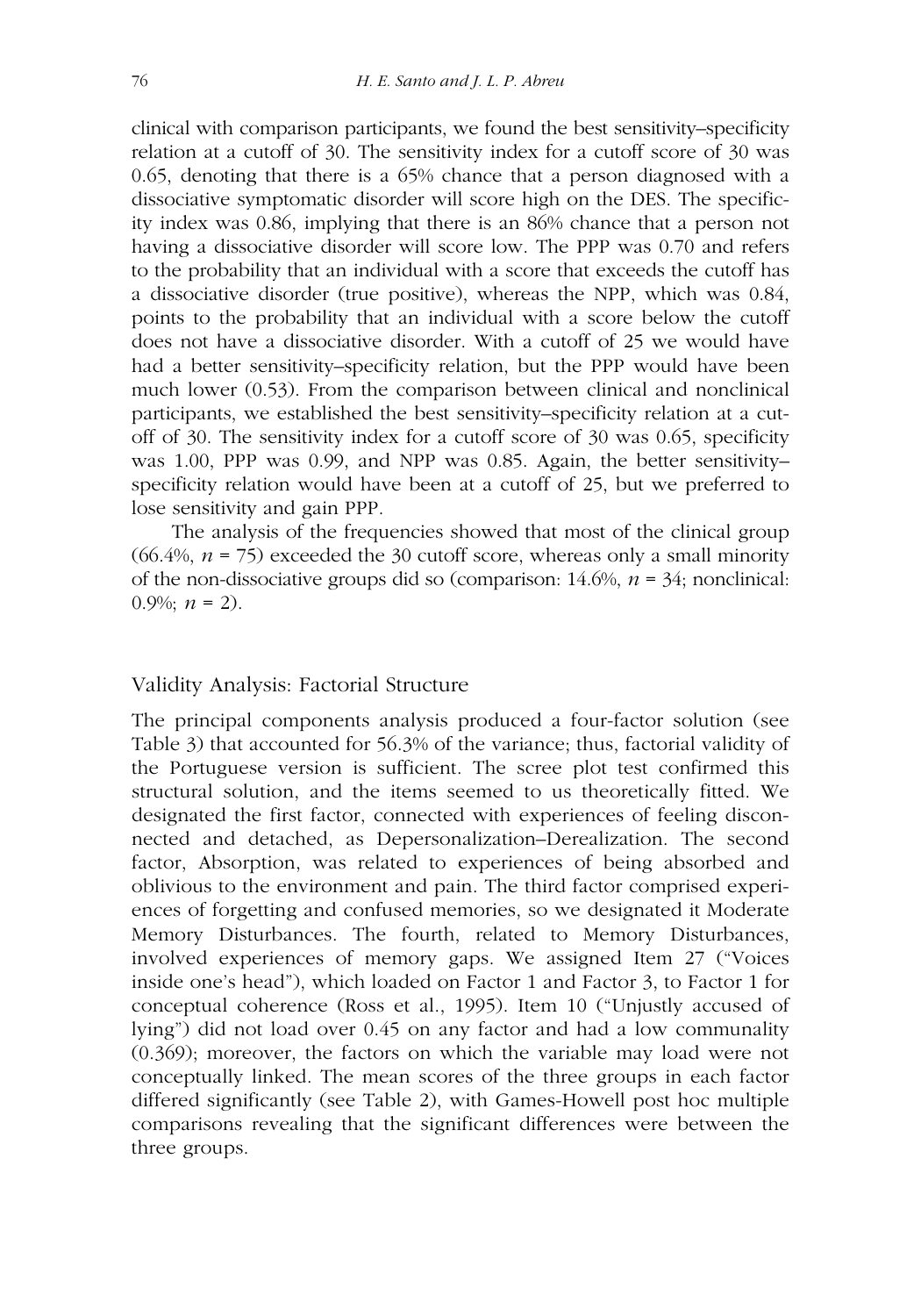| Item                                             | Total<br>Variance<br>Explained<br>$(\%)$ | Factor<br>Loading | $M \pm SD$        | Corrected<br><b>Item</b><br>Total | $\alpha$ if<br>Item<br>Deleted |  |
|--------------------------------------------------|------------------------------------------|-------------------|-------------------|-----------------------------------|--------------------------------|--|
| Factor 1-Depersonalization-                      | 15.78                                    |                   |                   |                                   |                                |  |
| Derealization ( $\alpha$ = .90)                  |                                          |                   |                   |                                   |                                |  |
| 12. People and objects seem unreal               |                                          | 0.80              | $12.31 \pm 20.37$ | 0.66                              | .94                            |  |
| 13. Body feels not one's own                     |                                          | 0.79              | $9.91 \pm 19.89$  | 0.64                              | .94                            |  |
| 28. World seen through a fog                     |                                          | 0.68              | $13.23 \pm 22.09$ | 0.67                              | .94                            |  |
| 11. Not recognizing self in mirror               |                                          | 0.68              | $9.18 \pm 17.80$  | 0.63                              | .94                            |  |
| 7. Standing beside self                          |                                          | 0.62              | $12.02 \pm 19.68$ | 0.67                              | .94                            |  |
| 16. Familiar place seems unfamiliar              |                                          | 0.55              | $16.84 \pm 20.61$ | 0.74                              | .94                            |  |
| 27. Voices inside one's head                     |                                          | 0.53              | $11.85 \pm 22.30$ | 0.62                              | .94                            |  |
| Factor 2—Absorption ( $\alpha$ = .83)            | 14.03                                    |                   |                   |                                   |                                |  |
| 23. Difficult things done easily                 |                                          | 0.65              | $30.62 \pm 23.84$ | 0.54                              | .94                            |  |
| 22. Seems to be two people                       |                                          | 0.64              | $22.45 \pm 23.22$ | 0.61                              | .94                            |  |
| 17. Absorption in TV or story                    |                                          | 0.61              | $31.94 \pm 27.17$ | 0.50                              | .94                            |  |
| 18. Fantasy seems real                           |                                          | 0.61              | $24.35 \pm 25.60$ | 0.67                              | .94                            |  |
| 14. Remembering seems real                       |                                          | 0.54              | $30.87 \pm 27.31$ | 0.57                              | .94                            |  |
| 20. Staring into space                           |                                          | 0.54              | $27.39 \pm 26.09$ | 0.71                              | .94                            |  |
| 19. Able to ignore pain                          |                                          | 0.53              | $21.39 \pm 23.24$ | 0.47                              | .94                            |  |
| Factor 3— Distractibility ( $\alpha$ = .86)      | 13.71                                    |                   |                   |                                   |                                |  |
| 25. Not remembering doing things                 |                                          | 0.67              | $22.20 \pm 24.00$ | 0.76                              | .94                            |  |
| 24. Uncertainty about doing<br>something         |                                          | 0.65              | $30.53 \pm 26.09$ | 0.71                              | .94                            |  |
| 26. Not remembering doing<br>annotations         |                                          | 0.64              | $17.62 \pm 22.12$ | 0.64                              | .94                            |  |
| 1. Not remembering driving                       |                                          | 0.64              | $22.95 \pm 21.48$ | 0.58                              | .94                            |  |
| 2. Missing part of a conversation                |                                          | 0.58              | $33.21 \pm 22.63$ | 0.54                              | .94                            |  |
| 15. Not sure if an event was a<br>dream          |                                          | 0.46              | $24.44 \pm 23.76$ | 0.69                              | .94                            |  |
| 21. Talking when alone                           |                                          | 0.46              | $25.26 \pm 26.87$ | 0.53                              | .94                            |  |
| Factor 4-Memory Disturbances<br>$(\alpha = .80)$ | 12.75                                    |                   |                   |                                   |                                |  |
| 5. Unfamiliar belongings                         |                                          | 0.69              | $10.14 \pm 17.06$ | 0.51                              | .94                            |  |
| 3. Unaware of getting to a place                 |                                          | 0.64              | $11.30 \pm 19.23$ | 0.61                              | .94                            |  |
| 8. Not recognizing friends or<br>relatives       |                                          | 0.63              | $8.35 \pm 15.63$  | 0.49                              | .94                            |  |
| 4. Not remembering dressing                      |                                          | 0.60              | $5.99 \pm 13.43$  | 0.60                              | .94                            |  |
| 6. Called by another name                        |                                          | 0.57              | $14.07 \pm 18.31$ | 0.42                              | .94                            |  |
| 9. Not remembering important<br>events           |                                          | 0.57              | $12.93 \pm 19.52$ | 0.52                              | .94                            |  |
| Other                                            |                                          |                   |                   |                                   |                                |  |
| 10. Unjustly accused of lying                    |                                          | 0.38              | $13.14 \pm 17.04$ | 0.54                              | .94                            |  |

|  | <b>TABLE 3</b> Principal Components Analysis of the Dissociative Experiences Scale (DES) in a |  |  |  |  |  |
|--|-----------------------------------------------------------------------------------------------|--|--|--|--|--|
|  | Portuguese Sample $(N = 570)$                                                                 |  |  |  |  |  |

*Notes:* The factor–item correlations, the item characteristics, and the reliability of the DES are shown. Extraction method: principal components analysis. Rotation method: varimax with Kaiser normalization. DES  $\alpha$  = .94.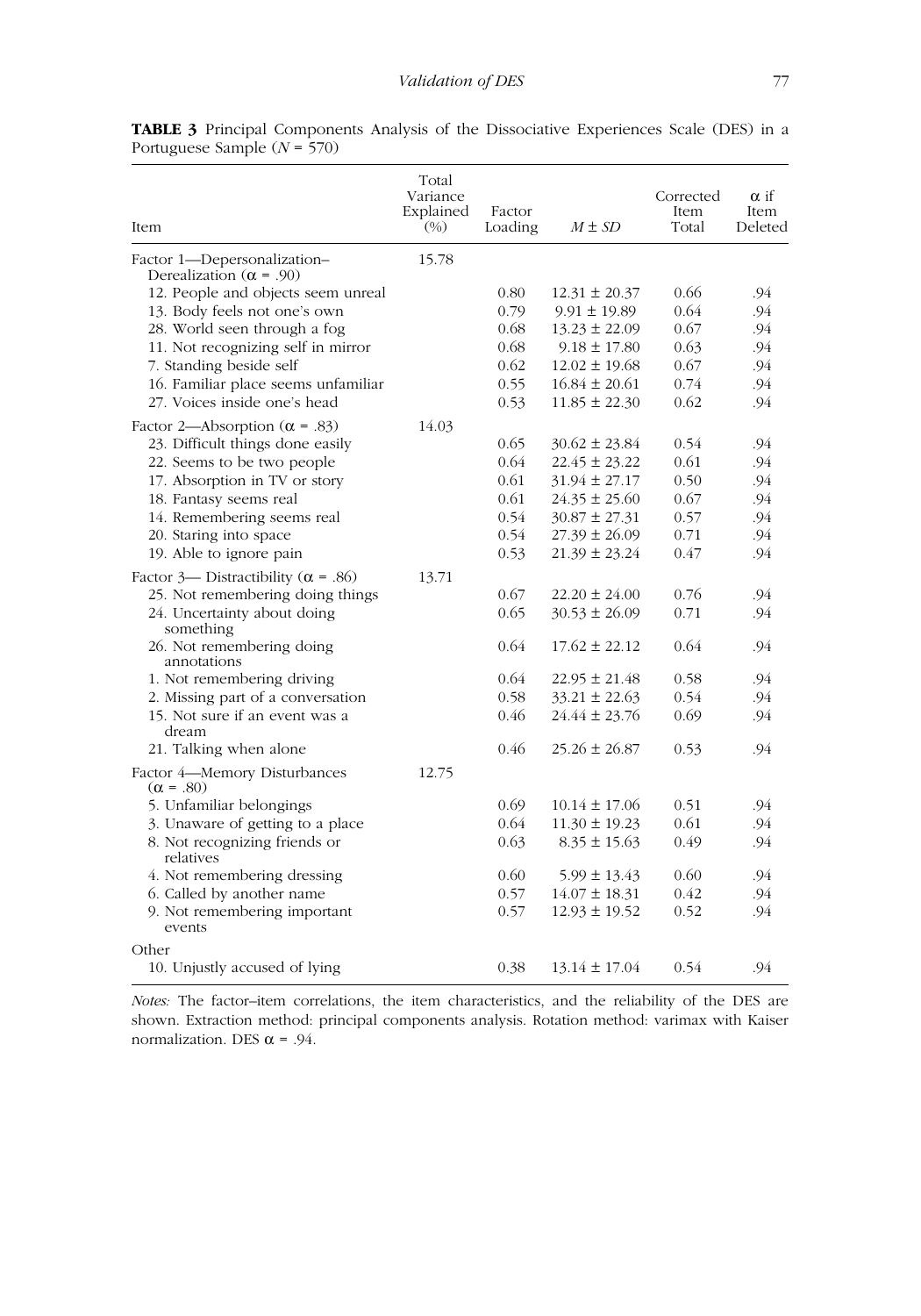# Reliability Analysis: Internal Consistency

Results showed very high item–total correlations. Item statistics are outlined in Table 3. Internal consistency measured by split-half was .81 and by Cronbach's alpha was .94, indicating good reliability.

# DISCUSSION

The Portuguese DES seems to be a good screen for dissociative symptoms, and for discrimination between dissociative patients (depersonalization, amnesia, fugue, dissociative disorder not otherwise specified, PTSD, and conversion disorders) and other psychiatric patients (somatization, panic, obsessive–compulsive disorder, depression, and anxiety not otherwise specified) and nonclinical individuals. The mean DES score was higher in the dissociative symptomatic group compared with both the nonclinical group and the group with other pathologies. The mean DES scores in the three groups were similar to those of other studies that analyzed dissociative disorders (Draijer & Boon, 1993; Ensink & Van Otterloo, 1989; Sar et al., 2007), studies that investigated other psychiatric disorders (Draijer & Boon, 1993; Friedl & Draijer, 2000; Modestin et al., 1996; Sar et al., 2007), and investigations with nonclinical groups (Akyüz et al., 1999; Ensink & Van Otterloo, 1989; Maaranen et al., 2005; Modestin & Erni, 2004; Ross et al., 1988, 1990; C. Spitzer et al., 2006). As with these investigations, the standard deviations were high, possibly due in part to comorbidity, which was not controlled in this study. In favor of this supposition is the difference between the mean DES scores of the comparison group and the dissociative group.

The ROC analysis indicates that the DES is a fine screening tool and that the best equilibrium between sensitivity and specificity happens at a cutoff score of 30. The Portuguese version also seems valuable for understanding cultural influences and tracking the concept of dissociation as it alters. In fact, our factor structure was different from that of other studies, with the exception of two studies (Amdur & Liberzon, 1996; Dunn et al., 1994), although our version has four factors with similarities in their content to other studies (Amdur & Liberzon, 1996; Dunn et al., 1994; Ross et al., 1990). The factors also discriminated between groups: The clinical group scored higher on each factor than the comparison group. Nevertheless, some reservations are worth noting. Cronbach's alphas of the Absorption and Memory Disturbances subscales were less than .85, which means we cannot consider these factors as a pathological equivalents. Only 56.3% of total variance was accounted for, which restricts the capability of the factors to explain the structure of the DES (Dunn et al., 1994). Global scale reliability analysis, however, showed good internal consistency; thus, we can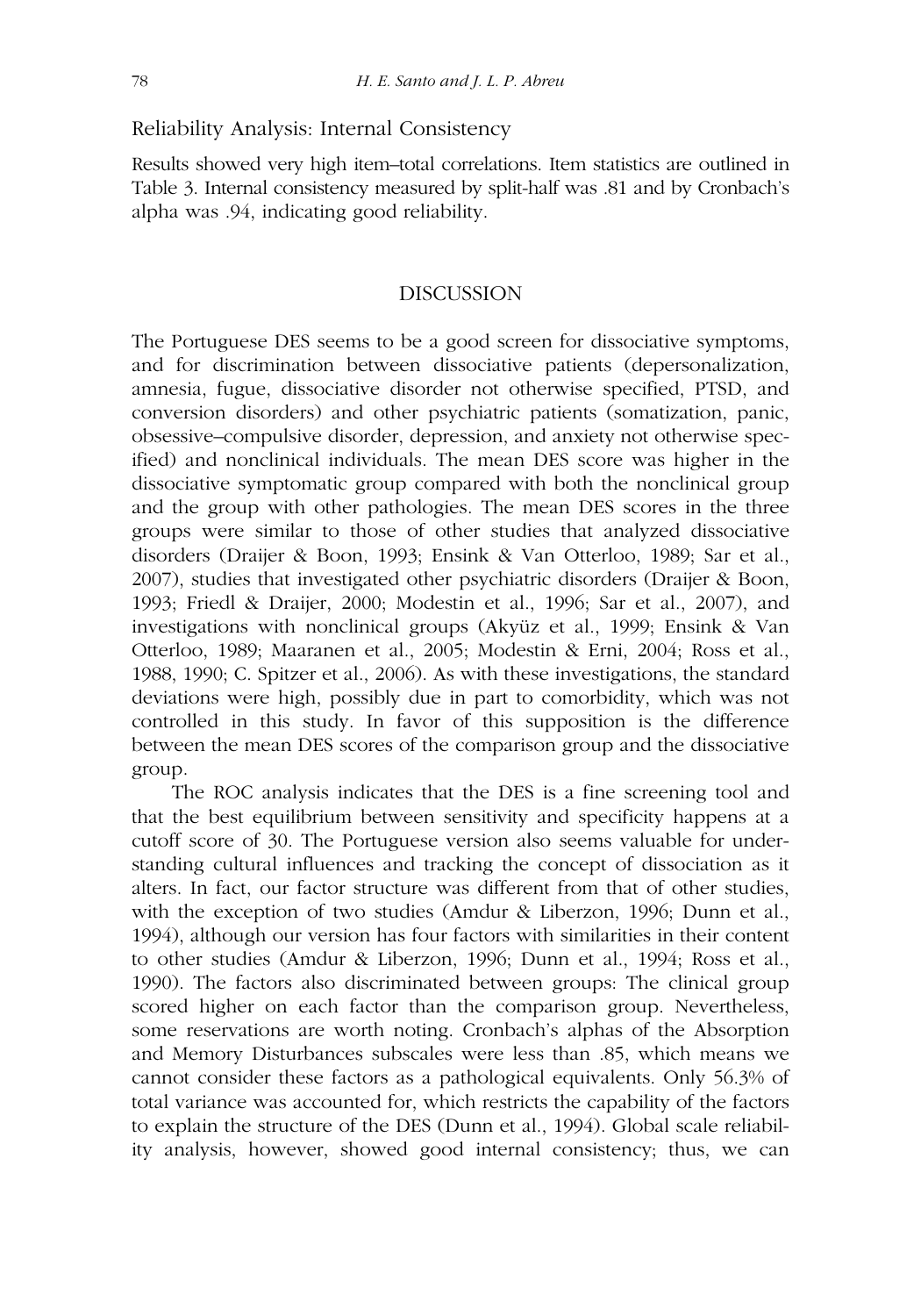assume that the questions converge on the same construct and that the DES is a unified scale of dissociation.

Our results join the growing number of studies using the DES in Europe and America, but our research has some limitations. Although our three groups were balanced for gender and age distribution, women predominated. In addition, the clinical group had a lower educational level, and, despite the fact that most studies have not shown any significant effect (Akyüz et al., 1999; Boon & Draijer, 1991; Ross et al., 1990), one study revealed that a higher educational level correlated with a lower intensity of dissociation (Dunn, Paolo, Ryan, & Van Fleet, 1993). Finally, we used convenience samples that were not representative of the Portuguese population. However, most of the studies we analyzed also used samples that did not represent their populations, except for Maaranen et al. (2005), Ross et al. (1990), and Seedat et al. (2003).

Despite the limitations of this study, we conclude that the Portuguese version of the DES is a reliable and valid measure in screening for dissociative experiences and detecting dissociative disorders or disorders with a dissociative component. Dissociation remains a valid construct that cuts across cultures and time periods.

#### REFERENCES

- Akyüz, G., Dogan, O., Sar, V., Yargic, L. I., & Tutkun, H. (1999). Frequency of dissociative identity disorder in the general population in Turkey. *Comprehensive Psychiatry*, *40*(2), 151–159.
- Amdur, R. L., & Liberzon, I. (1996). Dimensionality of dissociation in subjects with PTSD. *Dissociation*, *9*(2), 118–124.
- Bernstein, E. M., & Putnam, F. W. (1986). Development, reliability and validity of a dissociation scale. *Journal of Nervous and Mental Disease*, *174*, 727–735.
- Bernstein, I. H., Ellason, J. W., Ross, C. A., & Vanderlinden, J. (2001). On the dimensionalities of the Dissociative Experiences Scale (DES) and the Dissociation Questionnaire (DIS-Q). *Journal of Trauma & Dissociation*, *2*(3), 103–123.
- Boon, S., & Draijer, N. (1991). Diagnosing dissociative disorders in the Netherlands: A pilot study with the structured interview for DSM-III-R dissociative disorders. *American Journal of Psychiatry*, *148*, 458–462.
- Bremner, J. D., & Brett, E. (1997). Trauma-related dissociative states and long-term psychopathology in posttraumatic stress disorder. *Journal of Traumatic Stress*, *10*, 37–49.
- Brislin, R., Lonner, W., & Thorndike, R. (1973). *Cross-cultural research methods*. New York: Wiley.
- Canavarro, M. C. (1988). Inventário de Sintomas psicopatológicos (Psychopathological symptoms inventory). In M. R. Simões, M. M. Gonçalves, & L. S. Almeida (Eds.), *Testes e provas psicológicas em Portugal* (Vol. 26, pp. 95–109). Braga, Portugal: APPORT.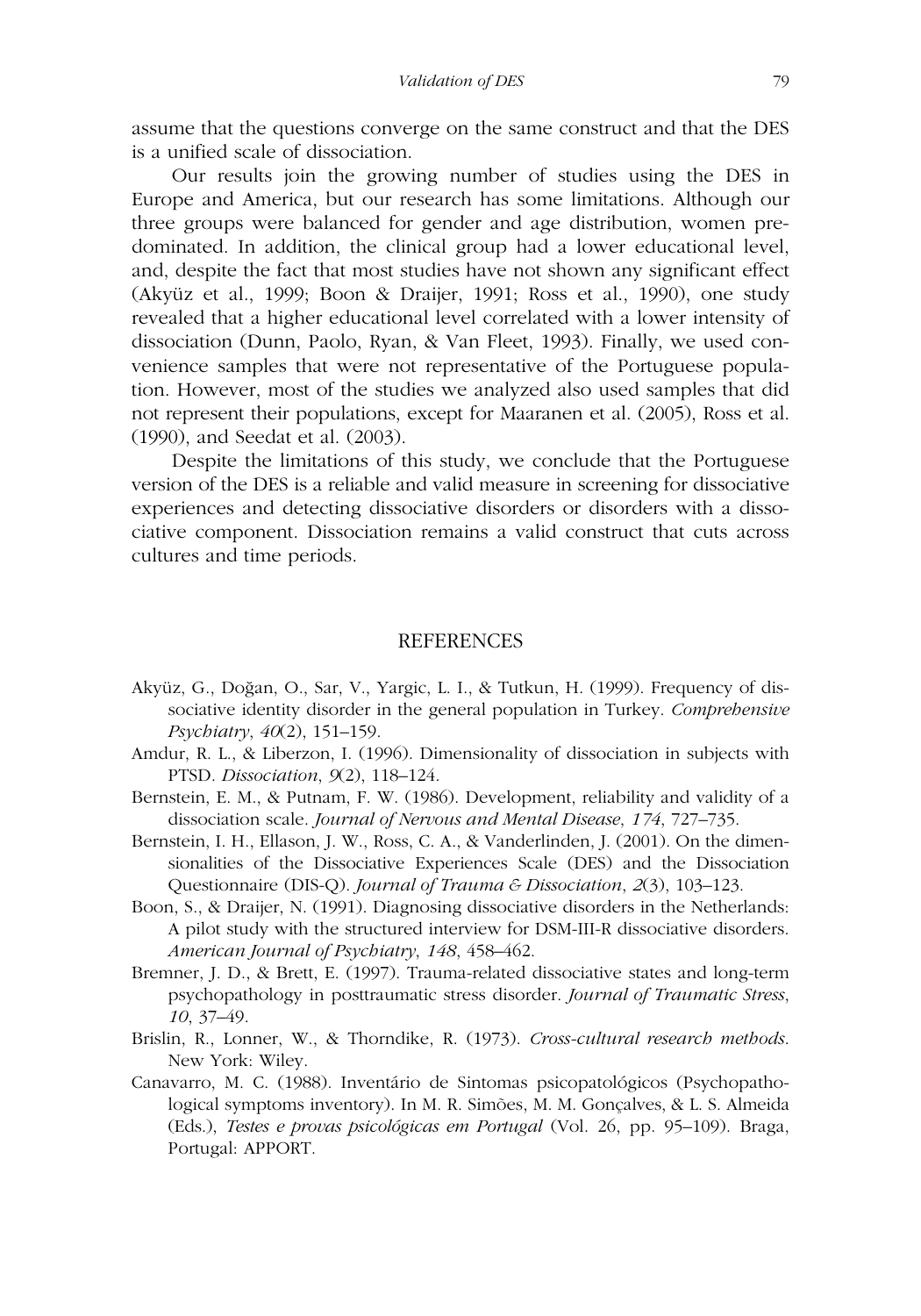- Carlson, E. B., & Putnam, F. W. (1993). An update of the Dissociative Experience Scale. *Dissociation*, *6*(1), 16–27.
- Carlson, E. B., Putnam, F. W., Ross, C. A., Torem, M., Coons, P., Dill, D. L., et al. (1993). Validity of the Dissociative Experiences Scale in screening for multiple personality disorder: A multicenter study. *American Journal of Psychiatry*, *150*, 1030–1036.
- Derogatis, L. R., & Melisaratos, N. (1983). The Brief Symptom Inventory: An introductory report. *Psychological Medicine*, *13*, 595–605.
- Draijer, N., & Boon, S. (1993). Validation of the Dissociative Experiences Scale against the criterion of the SCID-D using receiver operating characteristics (ROC) analysis. *Dissociation*, *6*(1), 28–37.
- Dunn, G. E., Paolo, A. M., Ryan, J. J., & Van Fleet, J. (1993). Dissociative symptoms in a substance abuse population. *American Journal of Psychiatry*, *150*, 1043–1047.
- Dunn, G. E., Ryan, J. J., & Paolo, A. M. (1994). A principal component analysis of the Dissociative Experiences Scale in a substance abuse population. *Journal of Clinical Psychology*, *50*, 936–941.
- Ensink, B. J., & Van Otterloo, D. (1989). A validation study of the DES in the Netherlands. *Dissociation*, *2*(4), 221–223.
- Espirito Santo, H. M. A., Madeira, F., & Pio Abreu, J. L. (2007). Versão portuguesa do Dissociative Disorders Interview Schedule (DDIS-P). Estudo preliminar de adaptação a uma amostra da população Portuguesa (DDIS, Portuguese version. Preliminary study of adaptation to a Portuguese sample). *Revista de Psiquiatria Clínica, 28,* 5–17*.*
- Fleisher, W., Staley, D., Krawetz, P., Pillay, N., Arnett, J. L., & Maher, J. (2002). Comparative study of trauma-related phenomena in subjects with pseudoseizures and subjects with epilepsy. *American Journal of Psychiatry*, *159*, 660–663.
- Friedl, M. C., & Draijer, N. (2000). Dissociative disorders in Dutch psychiatric inpatients. *American Journal of Psychiatry*, *157*, 1012–1013.
- Guz, H., Doganay, Z., Ozkan, A., Colak, E., Tomac, A., & Sarisoy, G. (2004). Conversion and somatization disorders: The dissociative symptoms and other characteristics. *Journal of Psychosomatic Research*, *56*, 287–291.
- Krüger, C., & Van Staden, W. (2003). Is conversion a dissociative symptom? *Bridging Eastern and Western Psychiatry*, *1*(1), 88–94.
- Lightstone, J. (2004). Dissociation and compulsive eating. *Journal of Trauma & Dissociation*, *5*(4), 17–32.
- Lipsanen, T., Saarijärvi, S., & Lauerma, H. (2003). The Finnish version of the Dissociative Experiences Scale-II (DES-II) and psychiatric distress. *Nordic Journal of Psychiatry*, *57*(1), 17–22.
- Maaranen, P., Tanskanen, A., Honkalampi, K., Haatainen, K., Hintikka, J., & Viinamäki, H. (2005). Factors associated with pathological dissociation in the general population. *Australian and New Zealand Journal of Psychiatry*, *39*, 387–394.
- Modestin, J., Ebner, G., Junghan, M., & Erni, T. (1996). Dissociative experiences and dissociative disorders in acute psychiatric inpatients. *Comprehensive Psychiatry*, *37*(5), 355–361.
- Modestin, J., & Erni, T. (2004). Testing the dissociative taxon. *Psychiatry Research*, *126*, 77–82.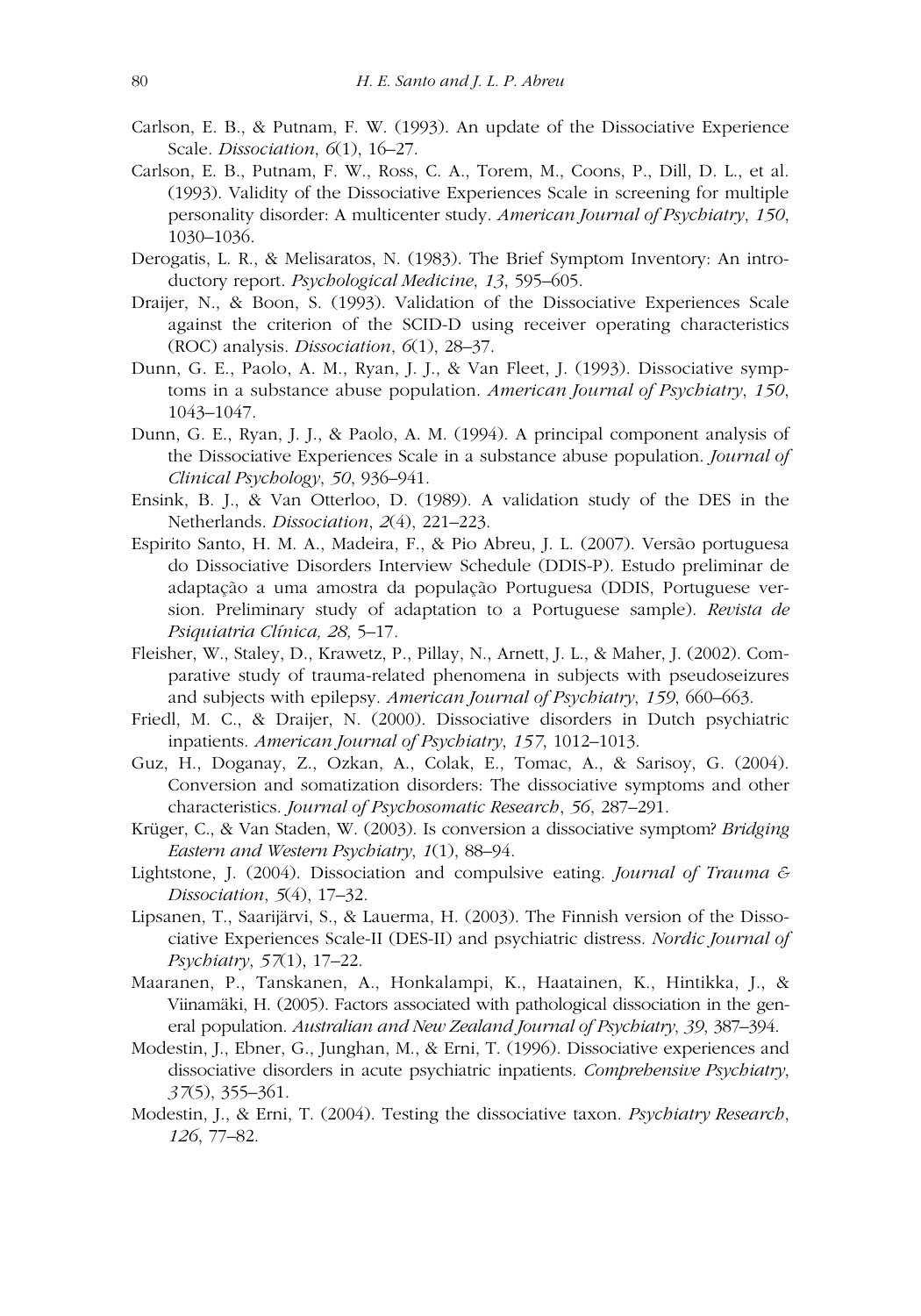- Nemiah, J. C. (1993). Dissociation, conversion, and somatization. In D. Spiegel, R. P. Kluft, R. J. Loewenstein, J. C. Nemiah, F. W. Putnam, & M. Steinberg (Eds.), *Dissociative disorders: A clinical review* (pp. 104–117). Lutherville, MD: Sidran Press.
- Prueter, C., Schultz-Venrath, U., & Rimpau, W. (2002). Dissociative and associated psychopathological symptoms in patients with epilepsy, pseudoseizures, and both seizure forms. *Epilepsia*, *43*(2), 188–192.
- Ray, W. J., June, K. I., Turaj, K., & Lundy, R. (1992). Dissociative experiences in a college age population: A factor analytic study of two dissociation scales. *Personality and Individual Differences*, *13*, 417–424.
- Ross, C. A., Ellason, J. W., & Anderson, G. (1995). A factor analysis of the Dissociative Experiences Scale in dissociative identity disorder. *Dissociation*, *8*(1), 229–235.
- Ross, C. A., Heber, S., Norton, G. R., Anderson, G., Anderson, D., & Barchet, P. (1989). The Dissociative Disorders Interview Schedule: A structured interview. *Dissociation*, *2*(3), 169–189.
- Ross, C. A., Joshi, S., & Currie, R. (1990). Dissociative experiences in the general population. *American Journal of Psychiatry*, *147*, 1547–1552.
- Ross, C. A., Norton, G. R., & Anderson, G. (1988). The Dissociative Experiences Scale: A replication study. *Dissociation*, *1*(3), 21–22.
- Rufer, M., Fricke, S., Held, D., Cremer, J., & Hand, I. (2006). Dissociation and symptom dimensions of obsessive–compulsive disorder: A replication study. *European Archives of Psychiatry and Clinical Neuroscience*, *256*(3), 146–150.
- Sanders, B., & Green, J. A. (1994). The factor structure of the Dissociative Experiences Scale in college students. *Dissociation*, *7*(1), 23–27.
- Sar, V., Akyüz, G., Kundakçι, T., Kιzιltan, E., & Dogan, O. (2004). Childhood trauma, dissociation, and psychiatric comorbidity in patients with conversion disorder. *American Journal of Psychiatry*, *161*, 2271–2276.
- Sar, V., Koyuncu, A., Ozturk, E., Yargic, L. I., Kundakci, T., Yazici, A., et al. (2007). Dissociative disorders in the psychiatric emergency ward. *General Hospital Psychiatry*, *29*, 45–50.
- Seedat, S., Stein, M. B., & Forde, D. R. (2003). Prevalence of dissociative experiences in the community sample: Relationship to gender, ethnicity, and substance use. *Journal of Nervous and Mental Disease*, *191*, 115–120.
- Sidran Institute. (2007). *The Dissociative Experiences Scale, II*. Retrieved August 19, 2007, from www.sidran.org/store/index.cfm?fuseaction=product.display& Product\_ID=62
- Smith, G. T., & McCarthy, D. M. (1995). Methodological considerations in the refinement of clinical assessment instruments. *Psychological Assessment*, *7*, 300–308.
- Spitzer, C., Barnow, S., Grabe, H.-J., Klauer, T., Stieglitz, R.-D., Schneider, W., et al. (2006). Frequency, clinical and demographic correlates of pathological dissociation in Europe. *Journal of Trauma & Dissociation*, *7*(1), 51–56.
- Spitzer, C., Spelsberg, B., Grabe, H.-J., Mundt, B., & Freyberger, H. J. (1999). Dissociative experiences and psychopathology in conversion disorders. *Journal of Psychosomatic Research*, *46*(3), 291–294.
- Spitzer, R. L. (1983). Psychiatric diagnosis: Are clinicians still necessary? *Comprehensive Psychiatry*, *24*(5), 399–411.